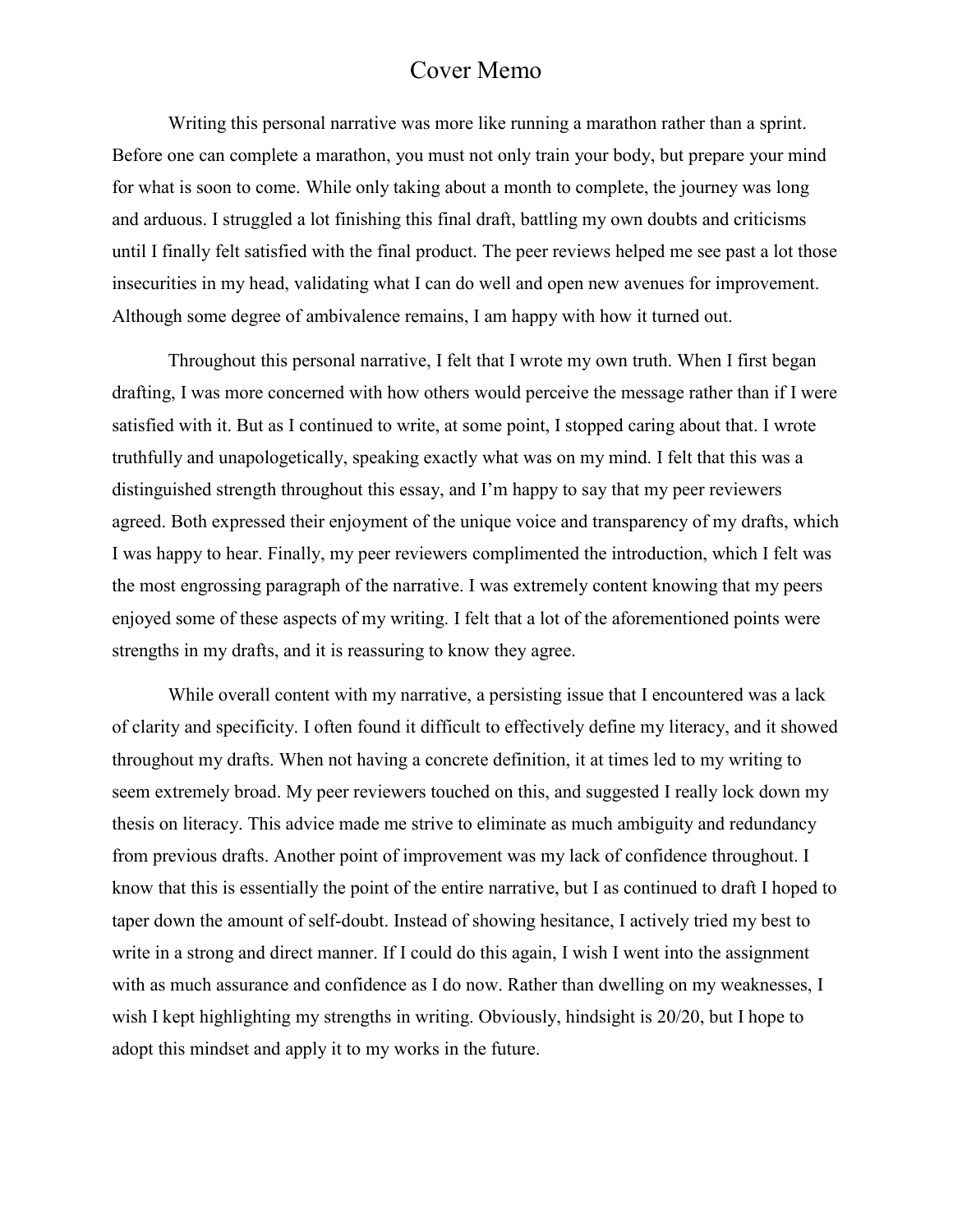## Personal Literacy Narrative

I do not enjoy writing. Perhaps I should rephrase: I do not enjoy writing about *myself,* in any capacity. Whether it be job applications, prose narrative, or college admissions essays, I've always found writing them extremely difficult. I wholeheartedly believe that the absence of a unique identity has drastically hindered the development of my literacy. It's no one's fault, and honestly, it doesn't even bother me anymore- I accept that. The evolution of our unique personal literacies are a direct reflection of the environment and attitudes we are exposed to throughout life. As the eighth child in a strict Asian household, I often found it difficult to express myself and find my own identity. Not to mention, the constant pressure I felt to attain the conventional success that is incentivized in our society. This has culminated in my skewed interpretation of literacy, and why it remains such an abstract concept in my head. I believe this is why I do not enjoy writing about myself. A myriad of factors has contributed to this negative perception of my literacy, but the most impactful elements stem from my education, milieu, and societal pressures.

As the youngest child of 8 in a modern Asian American household, love can feel conditional at times. The best way to earn praise, recognition, and attention is to excel in your studies and extracurriculars. Consequently, my siblings took this to heart, and set an extremely high bar by the time I came around. We were pushed down a path where college and a lucrative profession were not debatable, so it was only natural I embraced this mindset at a very young age. I'm always reminded of this when my sister told my dad she wanted to grow up to be a baker one day, only to be met with laughter. "Don't be silly, bakeries are notorious for going bankrupt," he said. While she always insisted she was kidding, there's always a hint of truth in a joke, and I could tell she was hurt by those words. This memory served as a harsh reminder that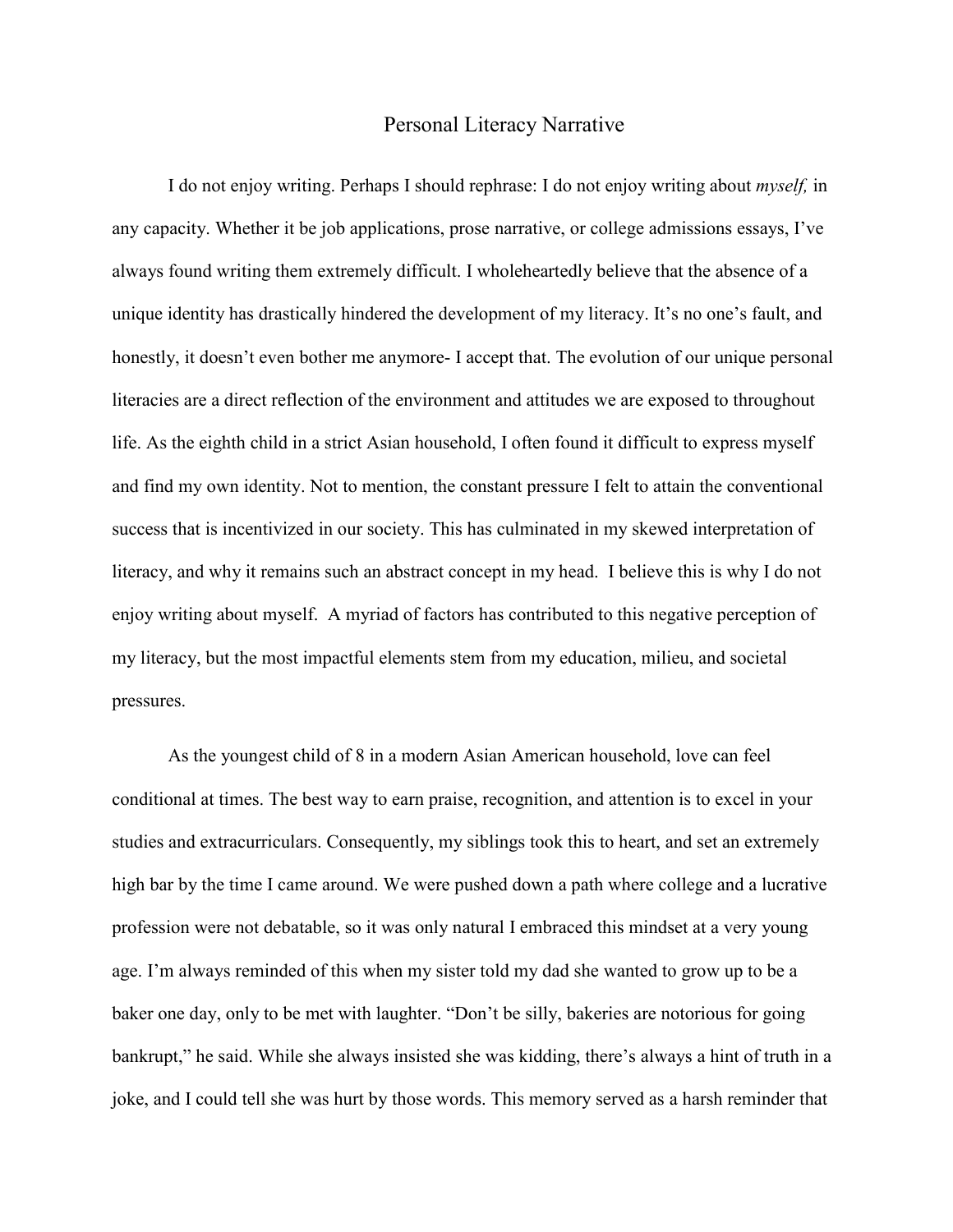deviating from the established path of conventional success was not exactly acceptable in my family. I began shaping my literacy in a way that would promote conventional success, diving headfirst into my studies and extracurriculars. It was hard at times to not think of myself as just another version of my brothers and sisters. I found that the best way to cope with this nagging feeling was simply to ignore it, and instead focus on the "tangibles" of life: trophies, certificates, and awards. Even from a young age, I always prioritized receiving high marks in classes, playing a variety of sports, and volunteering for organizations to eventually attend a top tier university. Along the way, I guess I forgot to ask myself why I do this and if I really enjoy it. I saw school and learning as a linear path to success, neglecting the journey as a way to develop myself as a unique individual.

There's a common saying that the level of an individual's creativity is determined by the dominance of the left or right side of the brain. Although widely regarded as a myth, I always believed myself to be right side dominant, where logical and analytical thought was easier to comprehend. Am I simply wired that way? Or perhaps was it just a lack of exposure to this other "side of the brain." I feel that in many ways, my upbringing was not conducive to the development of creative and expressive thinking. My family, along with the vast majority of the United States education system, has a propensity to reward those who can achieve success in the core subjects of math and science. It was rare I had the time let alone the desire to explore new avenues for creativity and expression. Rather than spending any free time casually reading or writing a story, I was expected to practice, get ahead in my core subjects, or work at a job. It was never a priority in my family to cultivate an interest in these creative facets of life, so it continued to become a blind spot throughout my upbringing.